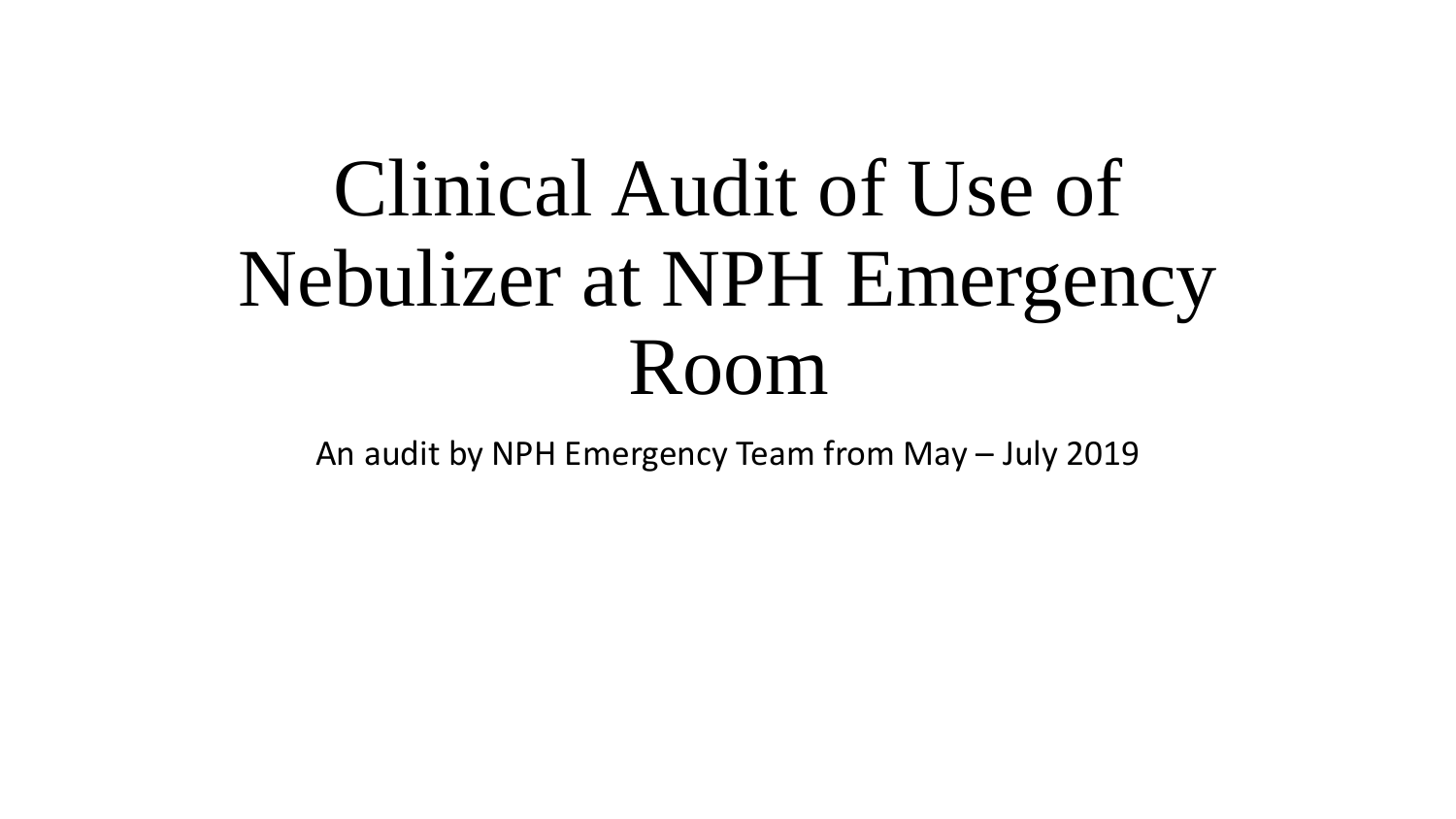### INTRODUCTION

- Asthma is a common Non communicable disease (NCD) . Can cause substantial disability and death world wide <sup>7</sup>. Approximately 300 million people worldwide currently have asthma, and its prevalence increases by 50% every decade <sup>8</sup>.
- The Northern Provincial Hospital is a Regional Referral Hospital based on the island of Santo, Vanuatu. In the Emergency room of the Northern Provincial Hospital, the nebuliser room is one of the prominent active services of the department. It utilizes a lot of time that staffs take to treat patients so we have decided to audit use of the nebuliser service in the Emergency department.
- Currently there is no full-time doctor in the Emergency room, so only nurses work on shifts and are first responders to emergency cases coming via the ED.
- The audit will try to define current practise in the nebuliser room and how we can improve this practice despite limited staffing and supplies in our health facilities.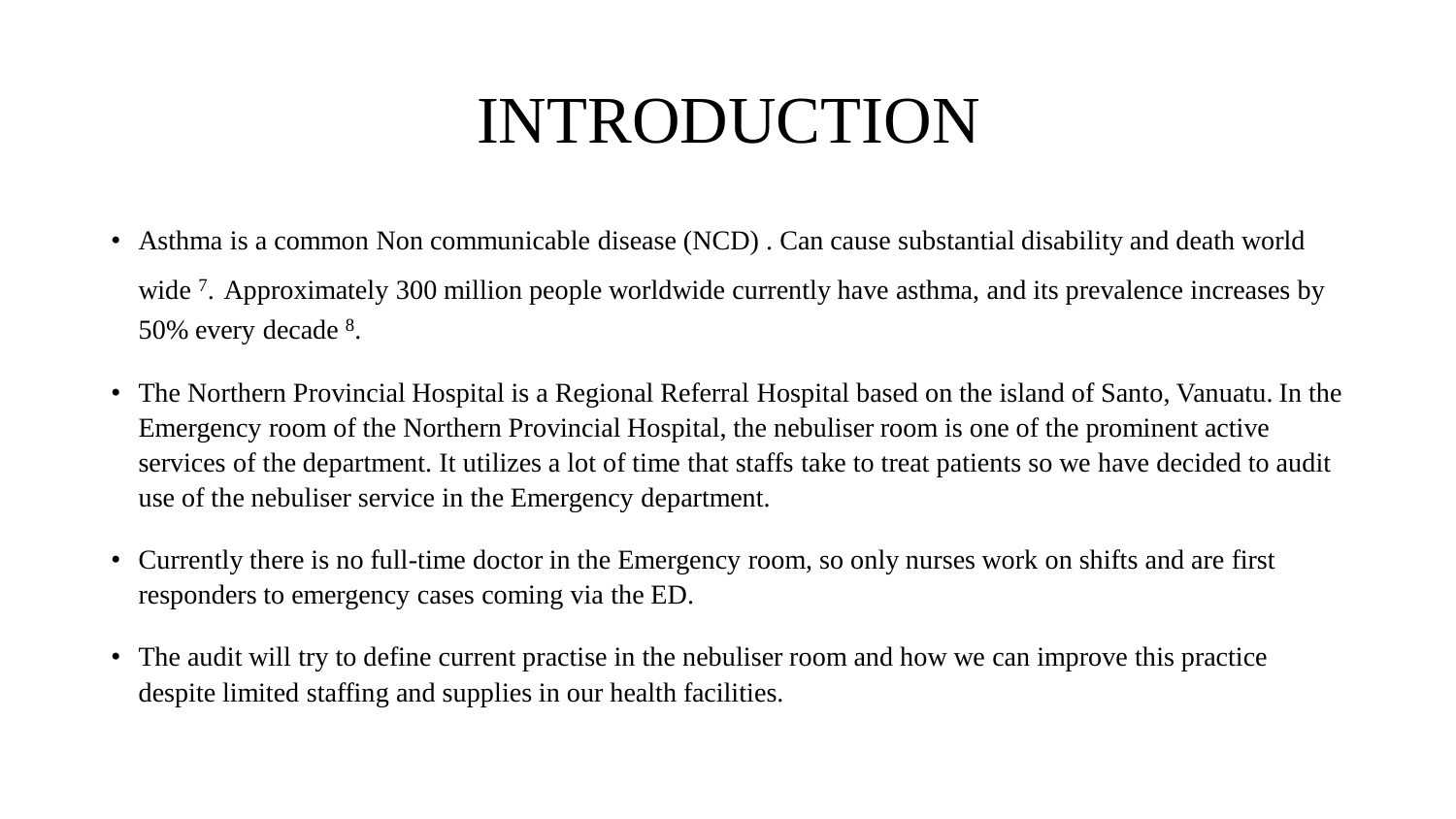## Goal and Objectives

• **Goal:** To improve the triage quality of the asthma patients in Northern Provincial Hospital, emergency department.

#### • **Objectives:**

- 1. To determine the current triage flow of patients using the nebulizer room
- 2. To determine which group of patients use the nebulizer room more frequently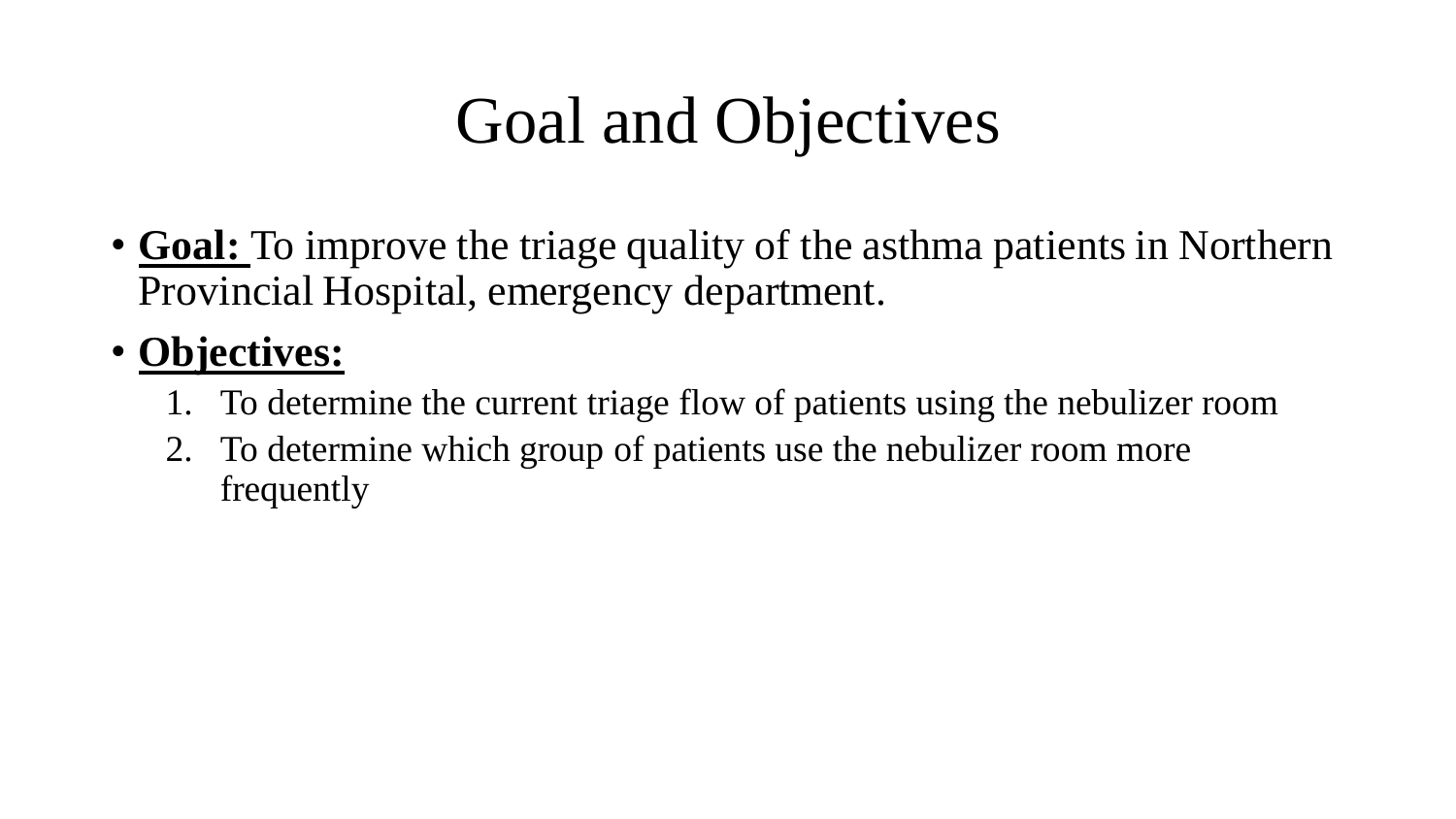### Standards (expected practice)

- 1. The use of salbutamol with bottle spacer can safely replace nebulizer in low resource settings  $1 - 3$ .
- 2. Regular triage training for emergency nurses strengthen triage systems and performance of staffs<sup>4-5</sup>.
- 3. Increase use of inhaled corticosteroids can reduce hospital admission rates and visits to hospital emergency department<sup>7</sup>.
- 4. Asthma education for adults is best done in an outpatient clinic <sup>6</sup>.

5. Infection Prevention Control (IPC) must be maintained in accordance with low resource settings standard. Common colds and viruses can trigger asthma attacks and can commonly spread via hospital breathing apparatus<sup>7</sup>.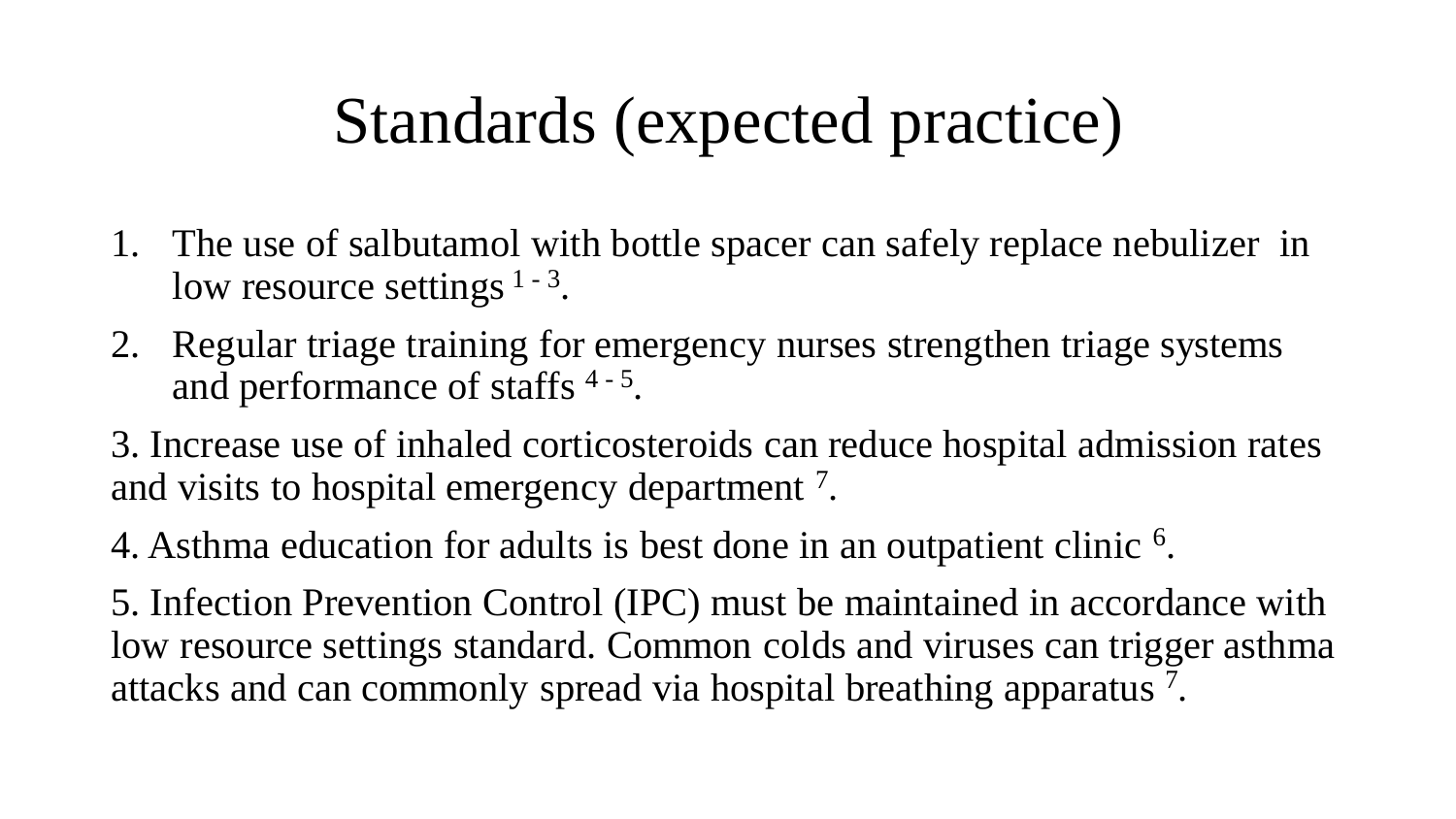## Methodology

- After approval of the Medical Superintendent of NPH to conduct the audit, we formulated a questionnaire (appendix 1) that was given to at least 4 auditors to observe and fill in.
- The auditor usually comes to the ED during normal working hours of the day, and whenever there is a case being referred to use the nebuliser the auditor fills in the questionnaire. So, it is a real time observation and follow through of the cases being treated with nebuliser.
- We used auditors who were foreigners and worked in high resource settings, in this case a medical student, intern doctor, nurse and an emergency physician from abroad.
- Apart from patient biodata the forms also question the past medical history, and current clinical status with indication for nebulisers.
- Auditors personal opinion was also included in the questionnaire for each to give their personal opinion if the patient really needed nebulisers or just spacer use.
- All information is then entered into Excel Spreadsheet for basic counts and analysis.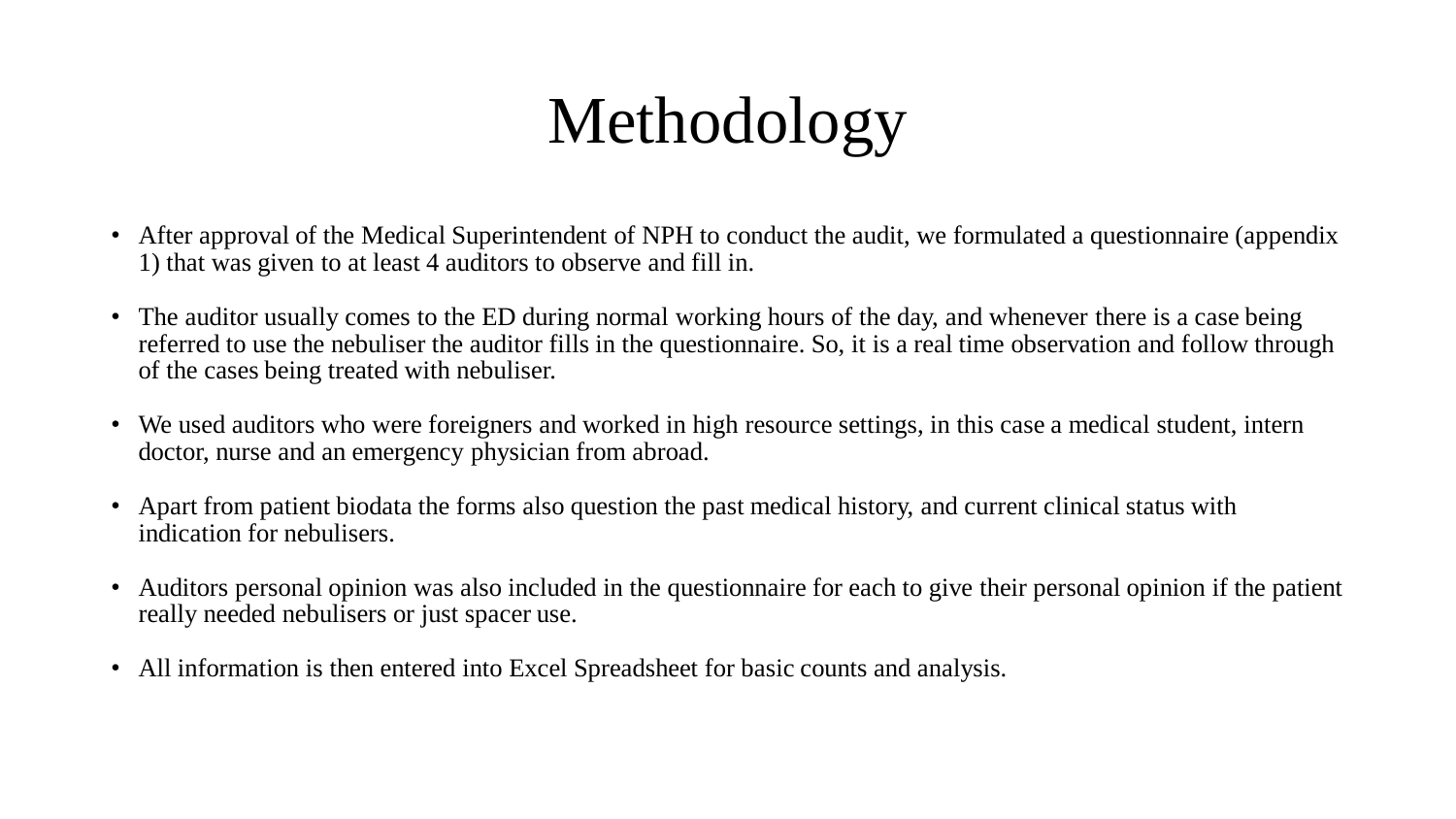### Size and Scope

- The audits were done in the day shift only during normal working hours. Within a time frame of six weeks we were able to follow through 101 patients. In days we reached 30 day shifts.
- Patients were interviewed irrespective of gender, race and age. As long as they were seen using the nebulizer room when the auditor was present.
- The sample size of 100 was discussed as a large enough sample size to audit with no statistical significance.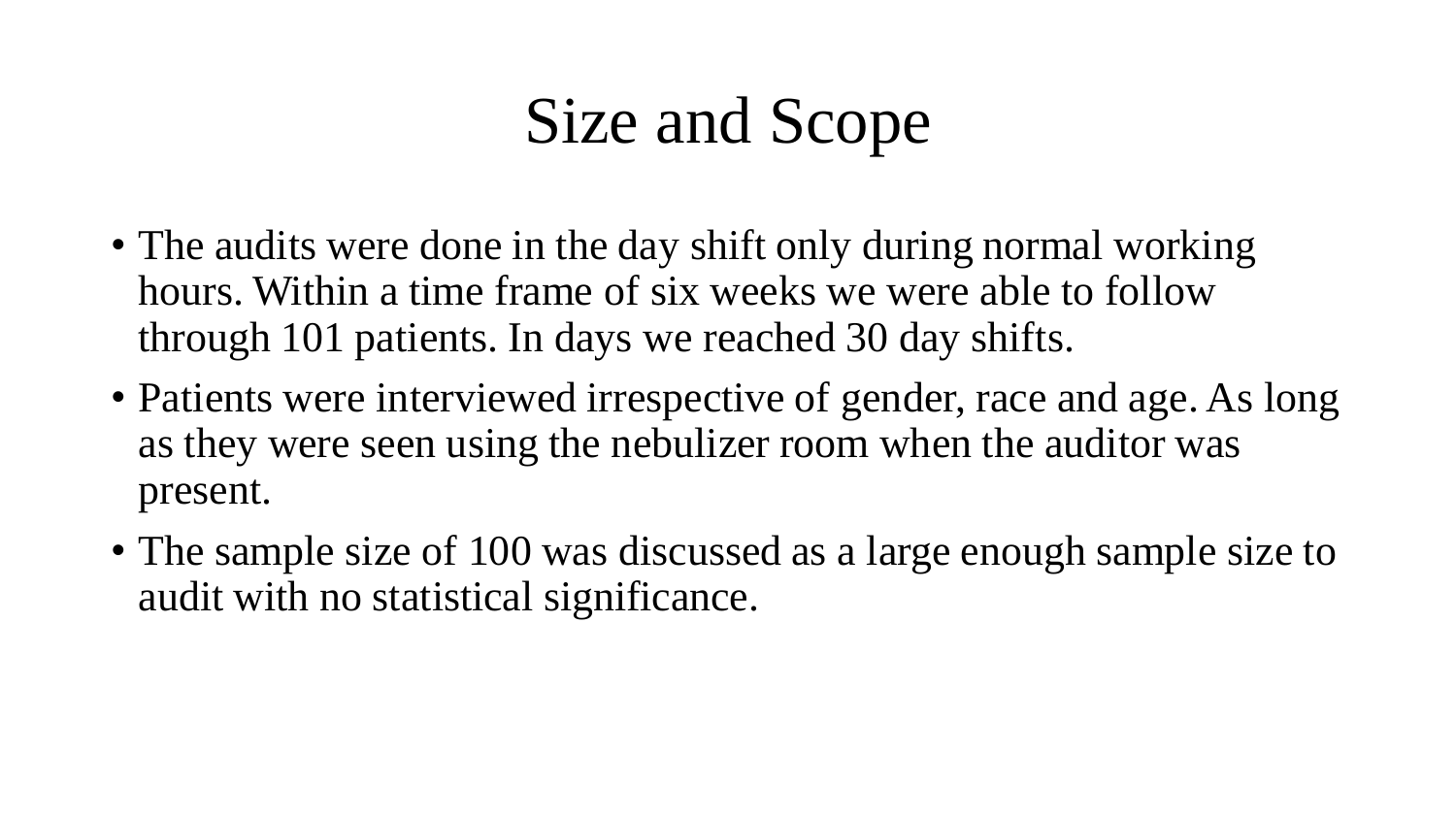### Results

- Results table included:
	- 1. Auditing the indications of nebulizer use
	- 2. Auditors' general assessment of patient's over all condition
	- 3. Analysis of revisits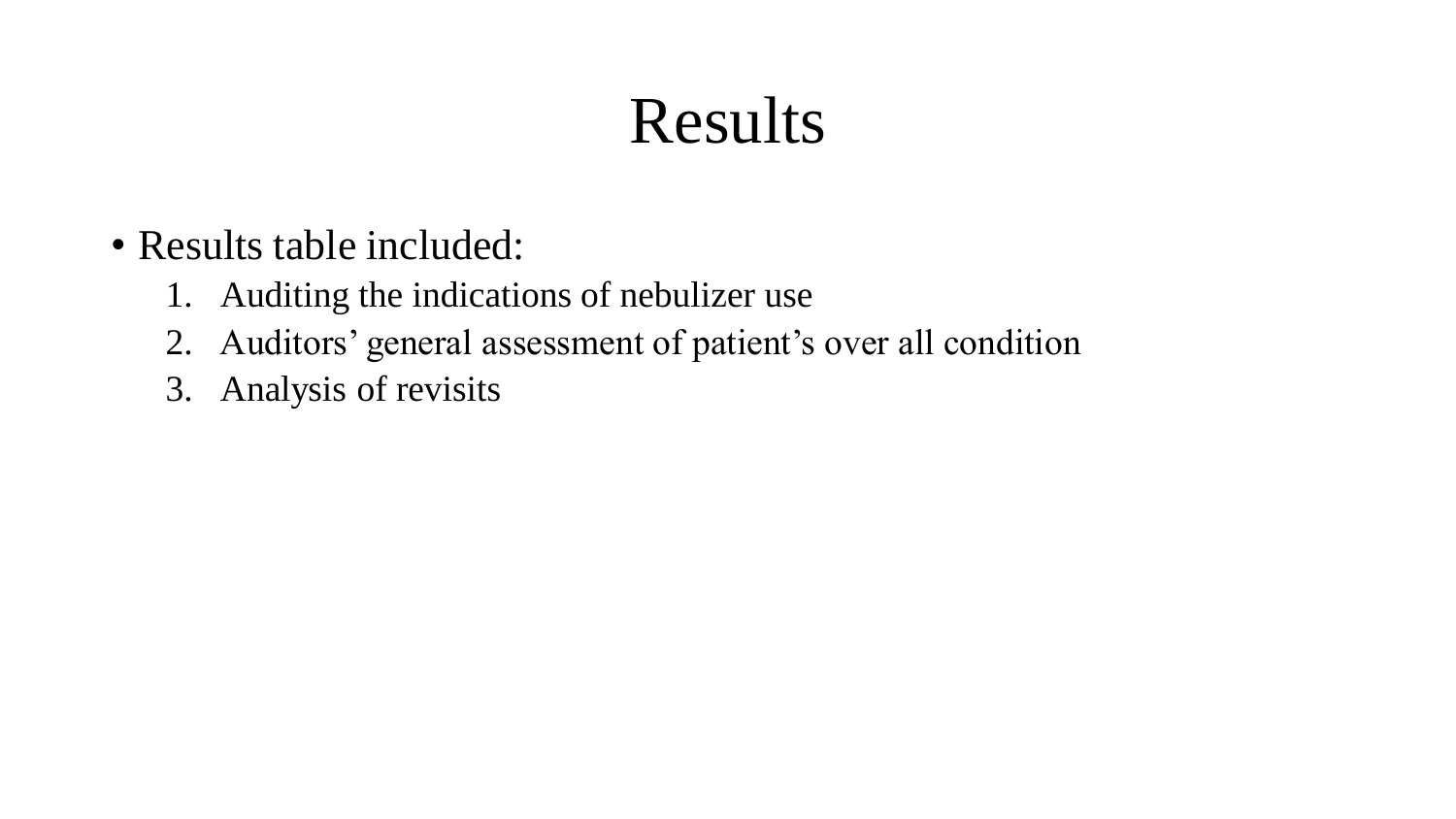### Table 1: Indications of salbutamol use

| <b>Variable</b>                               | <b>Count</b>  |
|-----------------------------------------------|---------------|
| <b>Male to female ratio</b>                   | 59:42(1.4, 1) |
| Average number of patients per day shift      | 3.4           |
| Age Group in years $(\% )$                    |               |
| $40 +:$                                       | 42(41.5)      |
| $16 - 40:$                                    | 33(32.8)      |
| $6 - 15$ :                                    | 11(10.9)      |
| $1 - 5:$                                      | 13(12.9)      |
| $0 - 1:$                                      | 2(2)          |
| <b>Self-referral to Nebuliser room</b>        | 53 $(52.5)$   |
| <b>Referral by outpatient department</b>      | 31(30.7)      |
| Patients given nebuliser without complaint of | 13(13)        |
| shortness of breath, tight chest and cough?   |               |
| Nurse was first to assess patient (Y/N)       | 65(64.3)      |
| <b>Chest auscultation without vital signs</b> | 46(45.5)      |
| <b>Count of Nebulisers given per patient</b>  |               |
| Max:                                          | 5             |
| Minimum:                                      | $\mathbf{1}$  |
| <b>Median:</b>                                | $\mathbf{1}$  |
| <b>Mode:</b>                                  | $\mathbf{1}$  |
| Mean $(+/- SD)$ :                             | 1.47(0.97)    |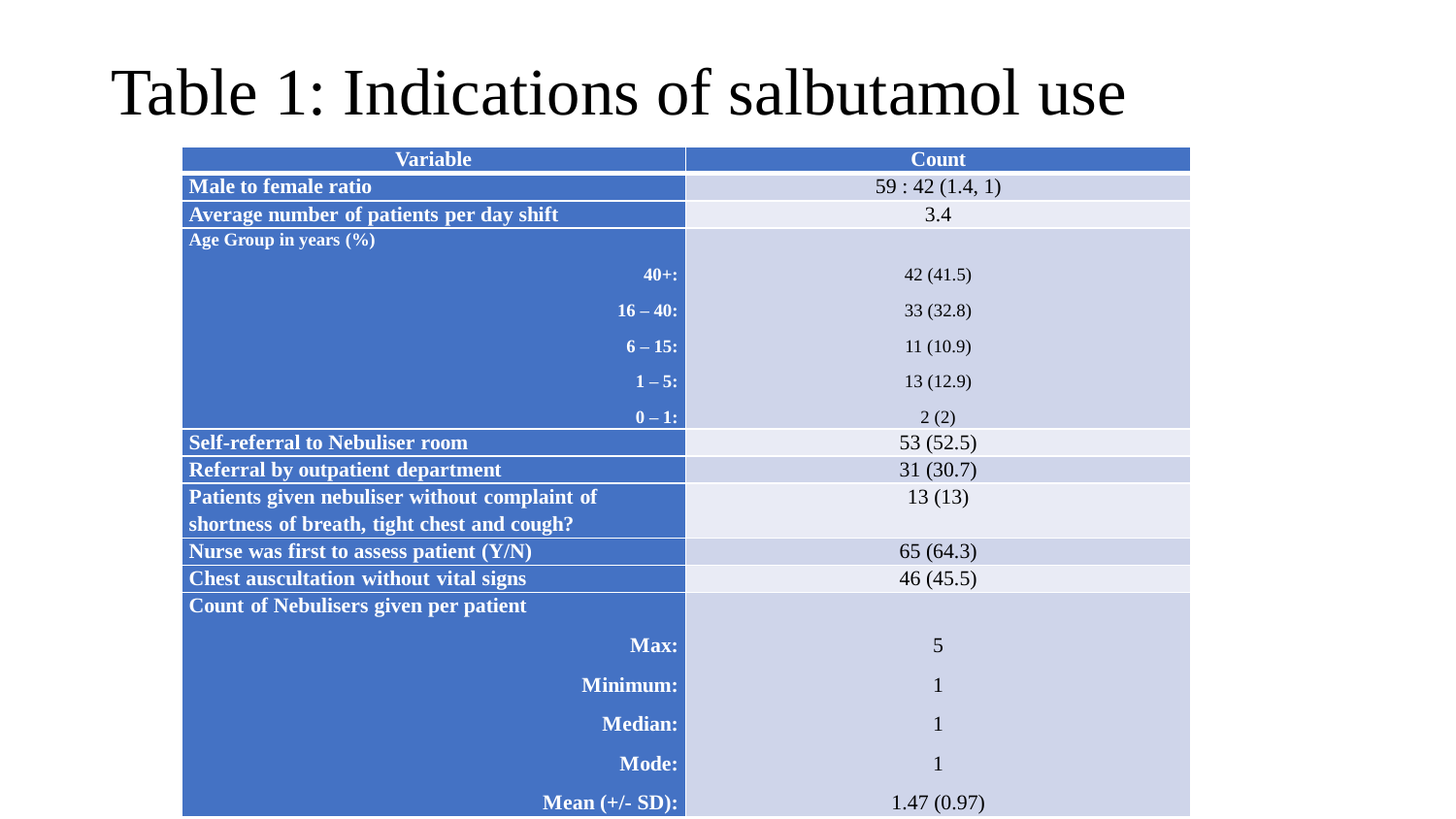### Table 1 (Cont'd)

| <b>Common Comorbidities Self-reported (n=88)</b>           |            |
|------------------------------------------------------------|------------|
| <b>Hypertension</b> $(\%)$ :                               | 7(8.3)     |
| Diabetes $(\%):$                                           | 2(2.3)     |
| Cardiac $(\frac{6}{6})$ :                                  | 1(1.1)     |
| Number of patients Revisit in duration of audit (number of | 8(17)      |
| revisits)                                                  |            |
| Recent frequency of visit to nebuliser room (n=98)         |            |
| $< 1$ Month $(\%):$                                        |            |
| 1 month but less than 4 months $(\%):$                     | 48 (48.9)  |
| >2 Weeks $(\%):$                                           | 41(41.9)   |
| $1 - 2$ weeks $(\frac{6}{6})$ :                            | 5(5.1)     |
|                                                            | 3(3)       |
|                                                            |            |
| Non-Smokers among wheezers (n=73)                          | 33 (45.2%) |
| *others are ex-smokers, passive smokers and current        |            |
| smokers                                                    |            |
| Cooking in open fire among wheezers $(n=75)$               | 64 (86.5%) |
| <b>Dis-position from Nebuliser room</b>                    |            |
| <b>Discharged by Staff:</b>                                | 52(51.4)   |
| <b>Discharged to OPD:</b>                                  | 5(4.9)     |
| <b>Self-Discharged home:</b>                               | 28(27.7)   |
| <b>Admission to ward:</b>                                  | 2(2.0)     |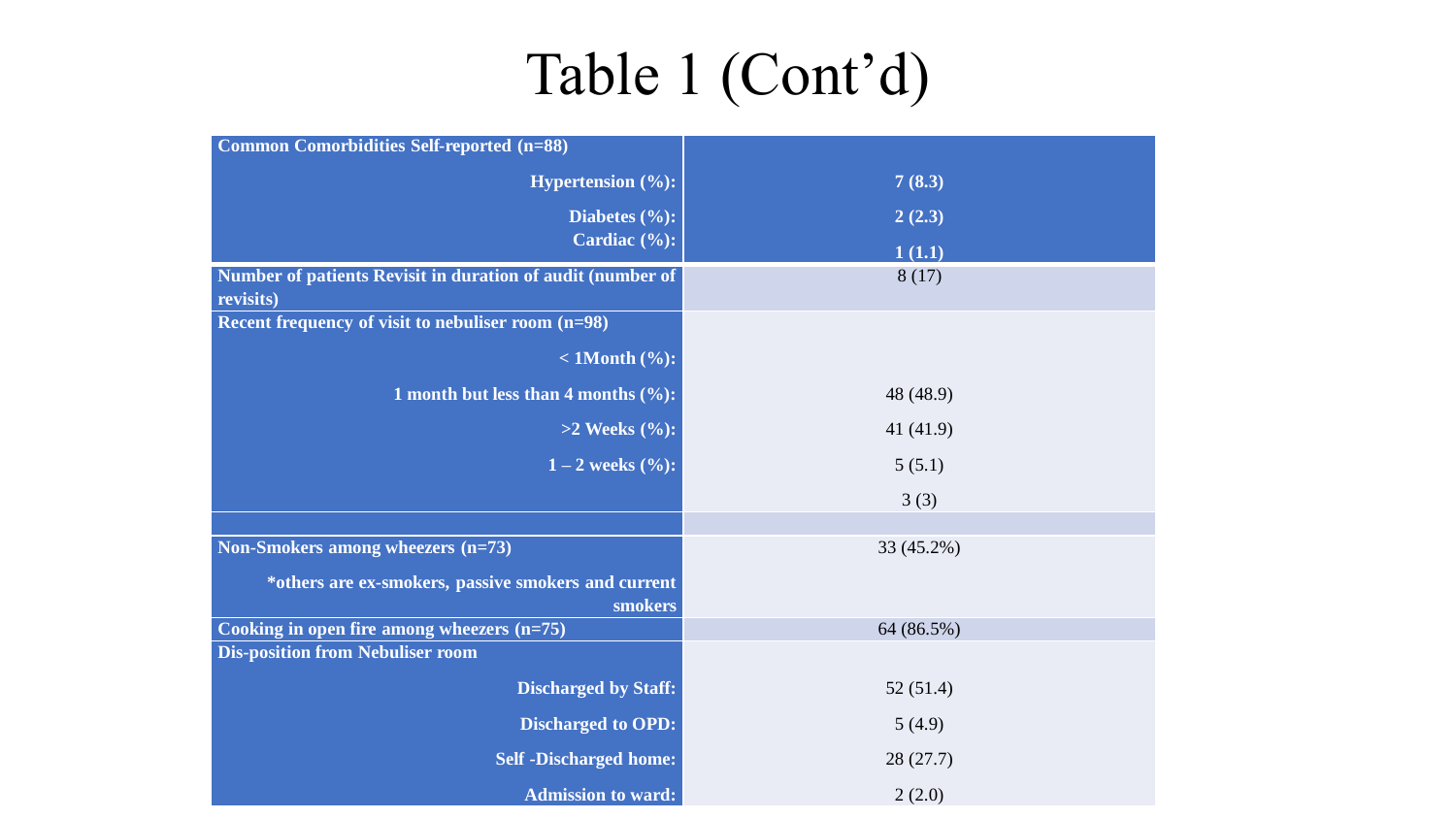### Table 2: Auditors' assessment of patients overall condition

| <b>Variable</b>                                                                            | Count          |
|--------------------------------------------------------------------------------------------|----------------|
| Count of patients needing salbutamol treatment (n=99)                                      |                |
| <b>Yes</b>                                                                                 | 78 (78.8)      |
| <b>Unsure</b>                                                                              | 4(4)           |
| N <sub>o</sub>                                                                             | 17(17.2)       |
|                                                                                            |                |
| Count of patients that can be treated only with spacer and<br>without nebuliser $(n = 98)$ |                |
| Yes:                                                                                       | 85 (86.7)      |
| <b>Unsure:</b>                                                                             | 5(5.1)         |
| No:                                                                                        | 7(7.1)         |
| Number patients per auditor: (N=101)                                                       |                |
| <b>Senior Doctor:</b>                                                                      | 10             |
| <b>Intern Doctor:</b>                                                                      | $\overline{4}$ |
| <b>Registered Nurse:</b>                                                                   | $\mathbf{1}$   |
| <b>Medical Student:</b>                                                                    | 84             |
| <b>Self-Reported Past Medical History of Asthma</b>                                        | 67             |
| <b>Self-Reported Comorbidities</b>                                                         | 12             |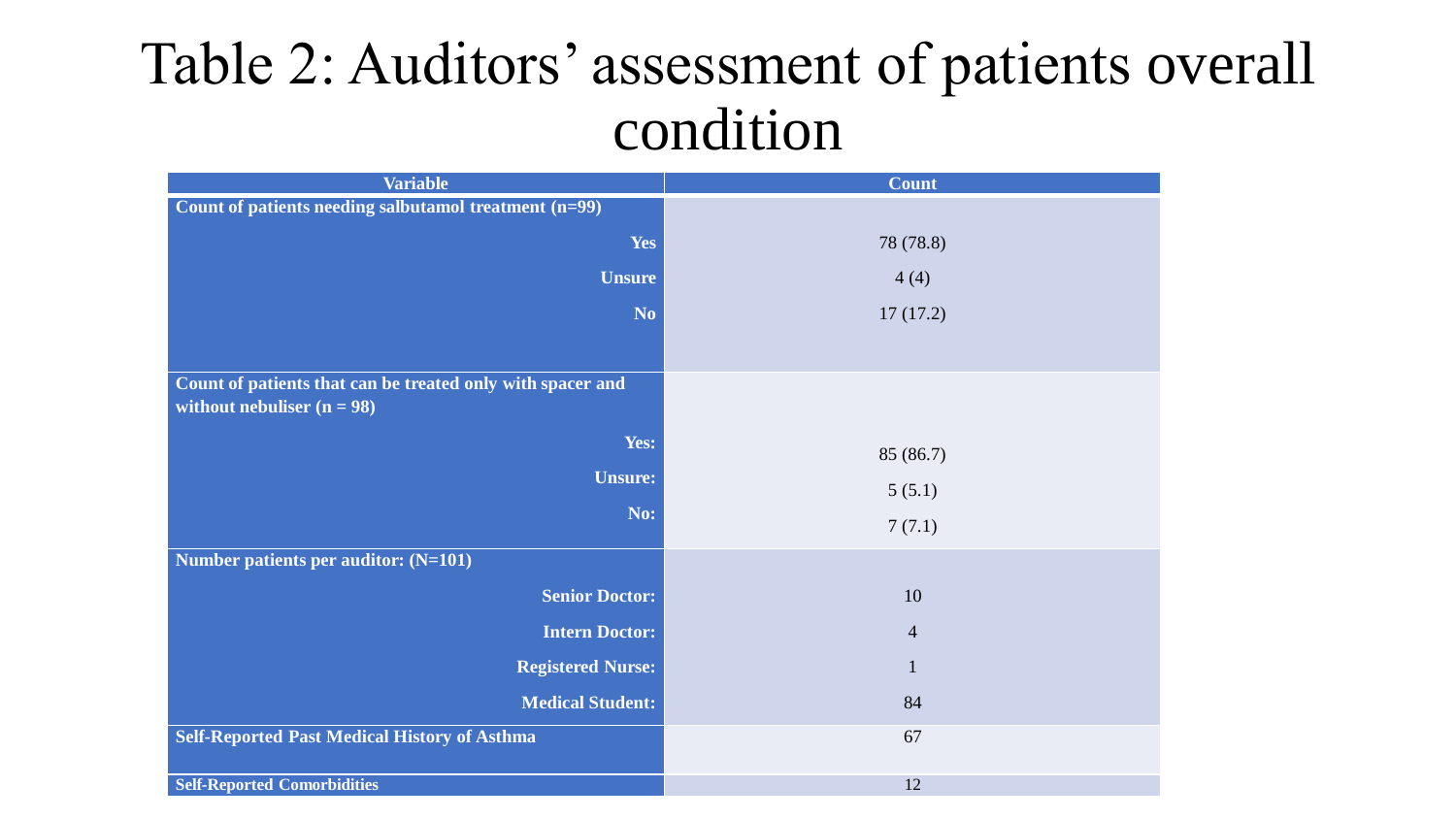### Table 2 Cont'd

| Selected Vital signs from age group 16 years and above (%) |          |
|------------------------------------------------------------|----------|
| $RR > 22$ :                                                |          |
| $SpO2<93\%$ :                                              | 46 (66)  |
| <b>HR&gt;100:</b>                                          | 3(4.2)   |
| Temperature>37.5*C:                                        | 17(23)   |
| <b>Moderate to severe Hypertension:</b>                    | 3(4.7)   |
|                                                            | 13(18.3) |
| <b>Auditor's working diagnosis:</b>                        |          |
| <b>Exacerbation of asthma:</b>                             | 47(46.5) |
| <b>Lower Respiratory Tract Infection with wheeze:</b>      | 13(12.9) |
| Viral wheeze (paediatrics):                                | 10(9.9)  |
| Lower Respiratory tract infection without wheeze:          |          |
| <b>COPD Exacerbation:</b>                                  | 9(8.9)   |
| <b>Upper Respiratory tract infection:</b>                  | 8(7.9)   |
|                                                            | 6(5.9)   |
|                                                            |          |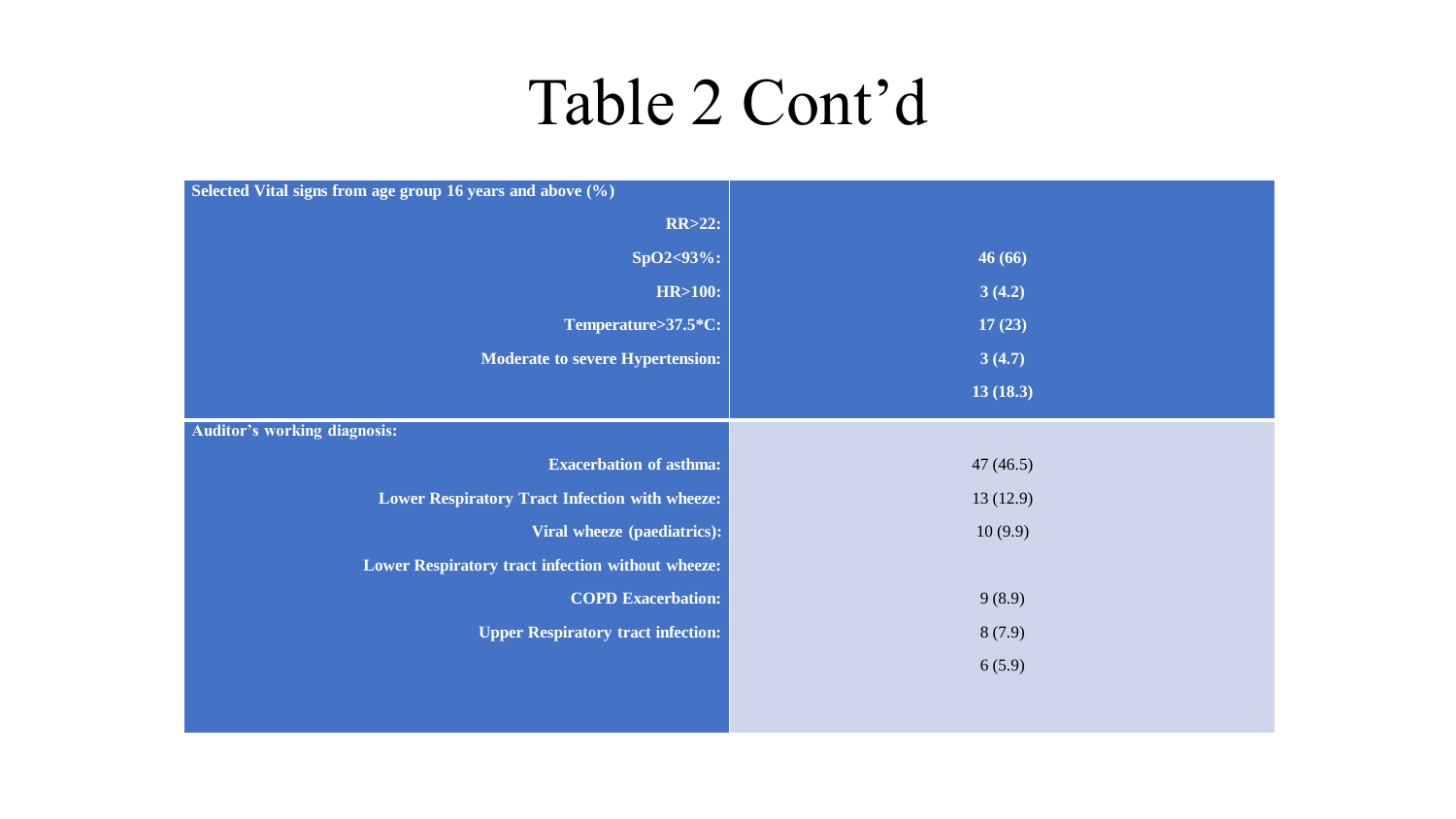#### Table 3: Analysis of Revisits

| <b>Variable</b>                                                                            | $N = 17$       |
|--------------------------------------------------------------------------------------------|----------------|
| <b>Female: male</b>                                                                        | 1, 2.4 (5, 12) |
| <b>Age Group in years</b>                                                                  |                |
| $40 +:$                                                                                    | 10(58.8)       |
| $16 - 40:$                                                                                 | 5(29.4)        |
| $1 - 5:$                                                                                   | 2(11.8)        |
| <b>Count patients on SABA MDI before</b><br>presenting to ED                               |                |
| Yes:                                                                                       | 8              |
| No:                                                                                        | 9              |
| <b>Count patients on steroid MDI before</b><br>presenting to ED                            | $\mathbf{1}$   |
| Count of patients who need the salbutamol<br>treatment $(n=17)$                            |                |
| Yes                                                                                        | 15 (88.2)      |
| <b>Unsure</b>                                                                              | 1(5.9)         |
| N <sub>0</sub>                                                                             | 1(5.9)         |
| Count of patients that can be treated only<br>with spacer and without nebuliser $(n = 17)$ |                |
| Yes:                                                                                       | 13 (86.7)      |
| <b>Unsure:</b>                                                                             | 2(1.2)         |
| No:                                                                                        | 2(1.2)         |
|                                                                                            |                |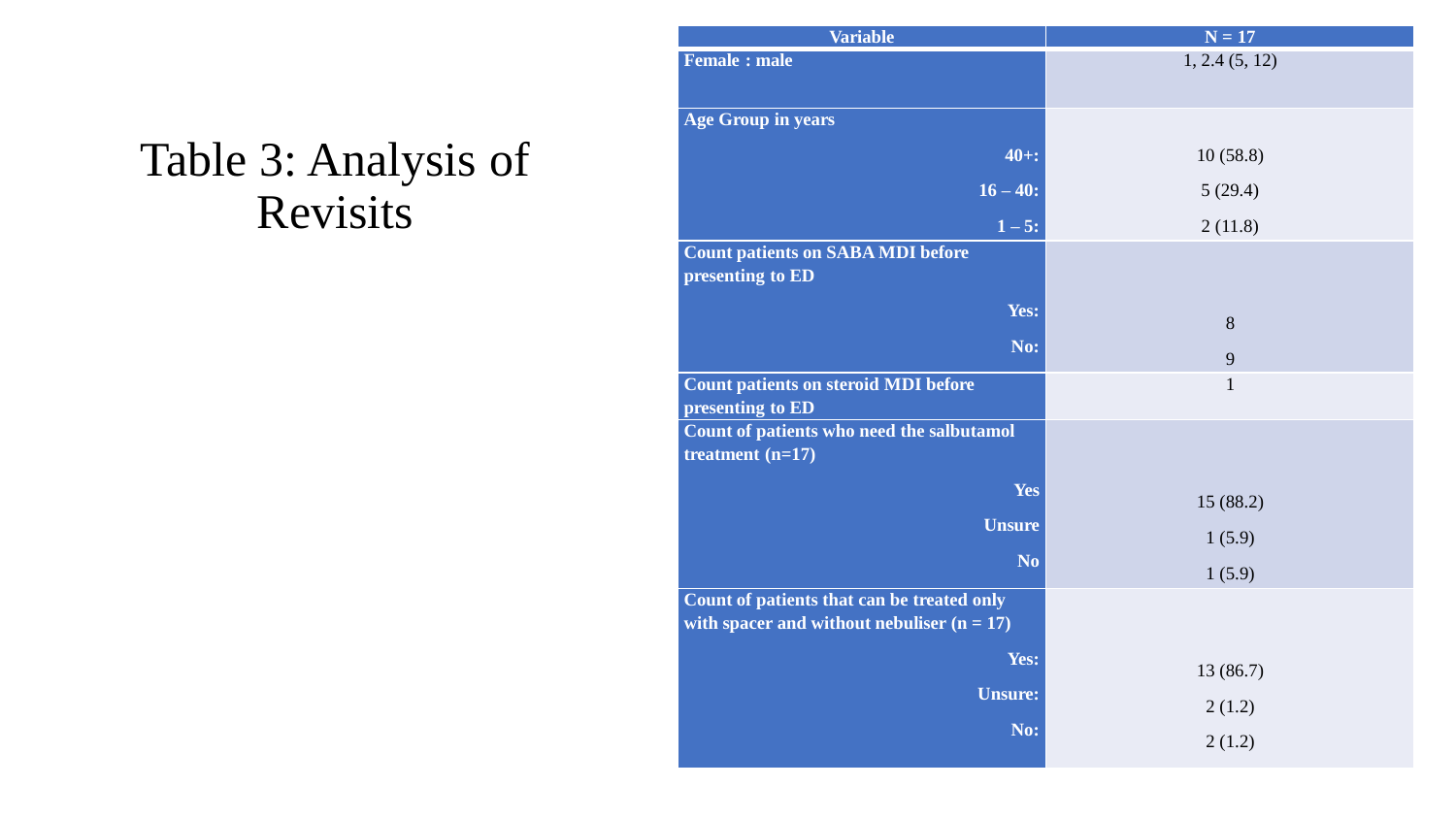### Table 3 Cont'd

| <b>Count patients given SABA MDI at</b> | $\overline{\mathbf{4}}$ |
|-----------------------------------------|-------------------------|
| discharge                               |                         |
| Count patients given oral steroids      | 6                       |
| at discharge                            |                         |
| <b>Count patients given steroid MDI</b> | $\overline{0}$          |
| at discharge                            |                         |
| <b>Smoking status</b>                   |                         |
| <b>Smoker</b>                           | $\mathbf{1}$            |
| <b>Ex-smoker:</b>                       | $\overline{4}$          |
| <b>Passive Smoker:</b>                  | 3                       |
| <b>Non Smoker:</b>                      | 9                       |
|                                         |                         |
|                                         |                         |
|                                         |                         |
|                                         |                         |
| <b>Open Fire exposure</b>               |                         |
| Yes:                                    | 14                      |
|                                         |                         |
| No:                                     | 3                       |
|                                         |                         |
|                                         |                         |
|                                         |                         |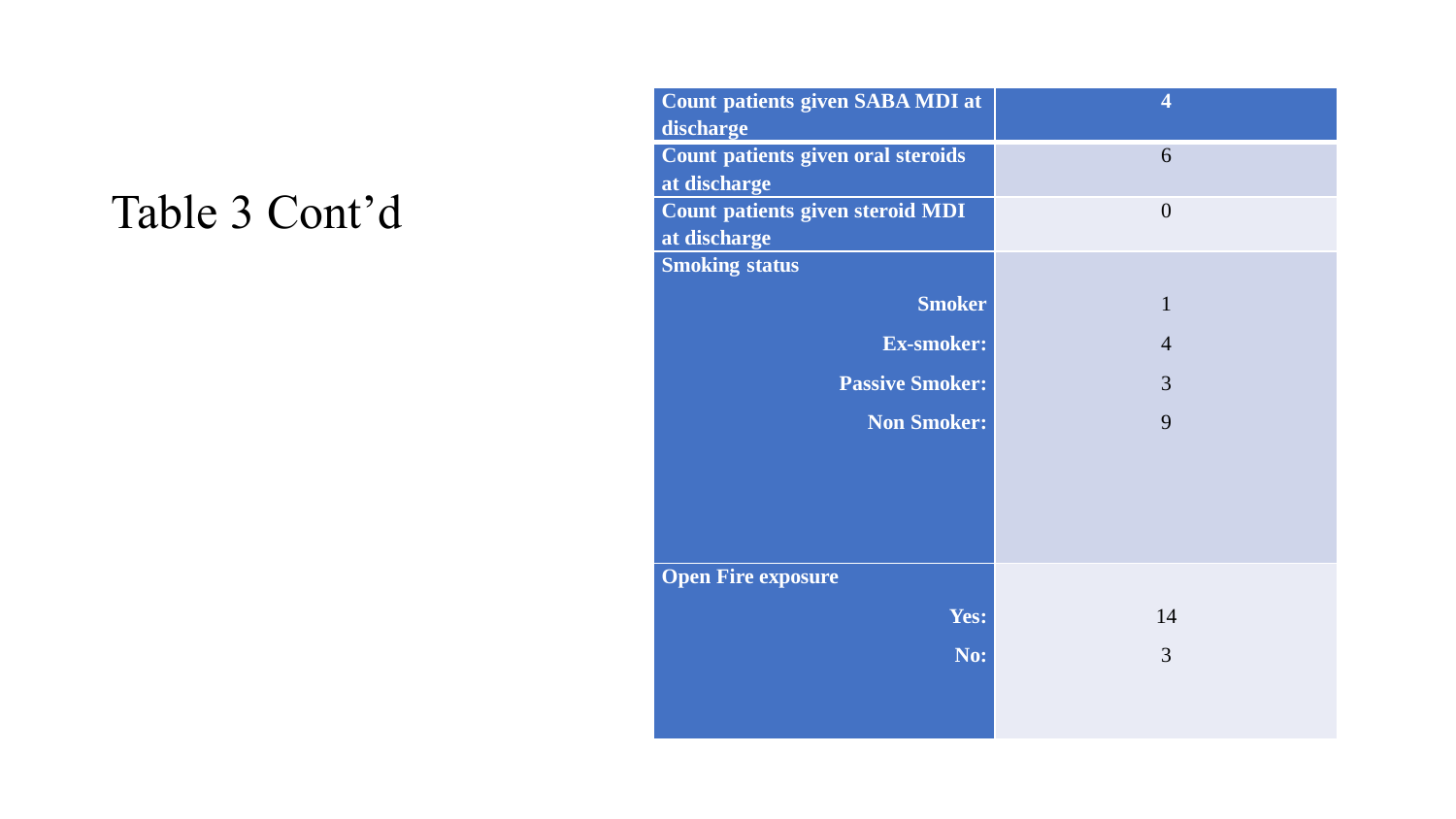## Findings

- According to auditors 17.2 % (17) did not need salbutamol nebulisers but still got it as per initial referral. Most patients were either self-referred (52.5%) or referred from the outpatient department (30.7%).
- Lack of further information on history or secondary survey made it difficult to tie the auditors to make a linkage with the physical findings as a triage tool. However, in the age groups more than 16 years 3 patient (age 24, 36, 69) had SpO<93% and should have been well monitored on a bed. Many patients (66%) had respiratory rates more than 22 beats per minute. And it is difficult to say weather the patients received salbutamol before or after, as the medication can also affect the vital signs. Repeat vital signs was not a routine among the patients observed.
- The most common reason for inhaler refusal was that it was not offered (22). Specifically, for revisit patients the most common reason was that they ran out of Inhaler and not because they refuse.
- 74% were more than 16 years. Overall female to male ratio of 1:1.2. In the revisit category the ratio of female to male is 1:2.4. 59% are over 40, 29.4% are  $16 - 40$  years, and 11.8% are 1 -5 years.
- There is an admission rate of 1.9% (2) out of the 101 patients who used the nebuliser room.
- Open smoke fire can be stressed as an important precipitant of asthma.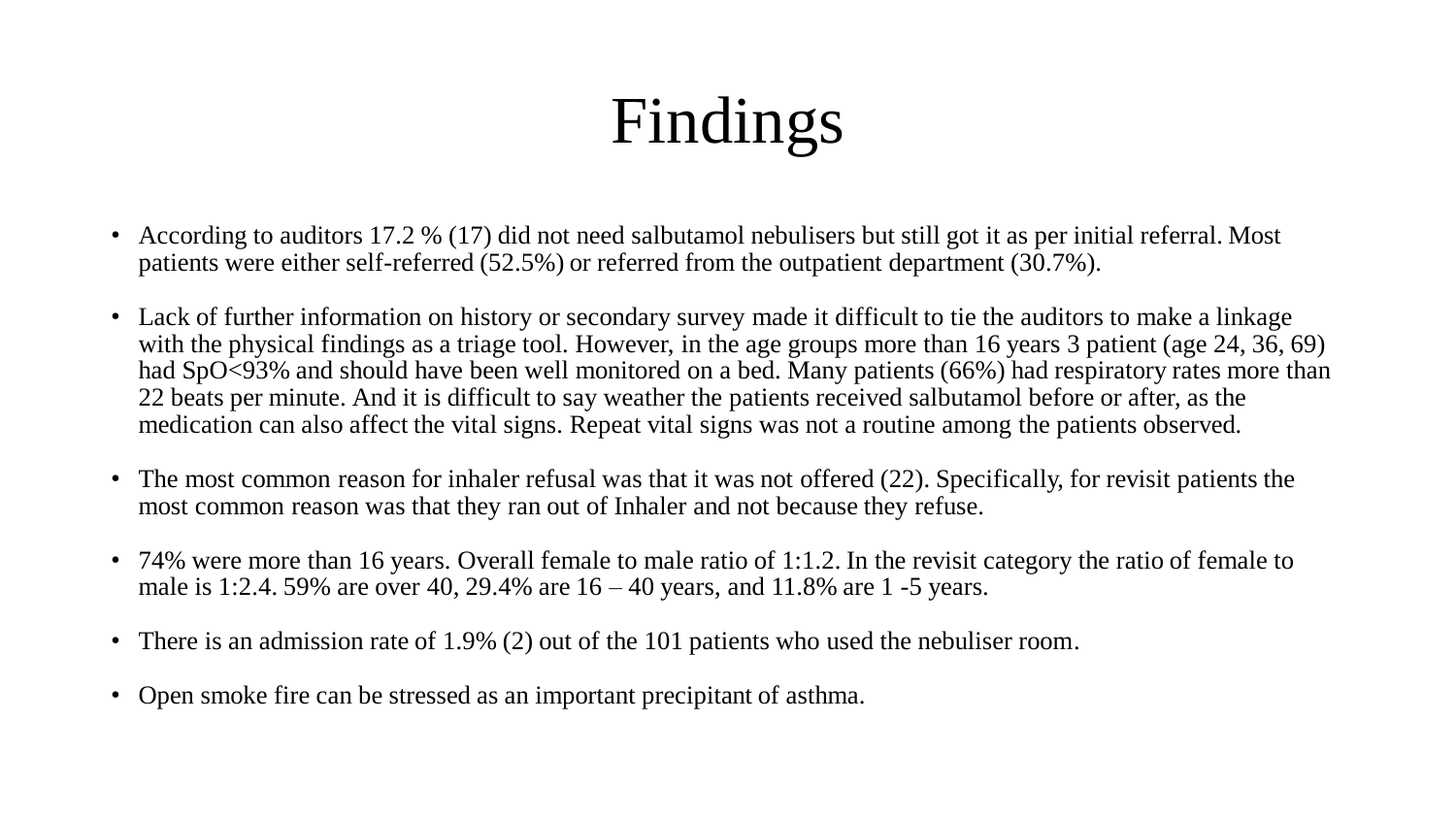### Conclusion

- In a period of 30 days (8 hours/day) there were 101 patients interviewed for this audit in 2019.
- There was no proper triage system in place.
- Self-referral (52.5%) and referral from outpatient department (30.7%) had the most referrals to the nebulizer room.
- It is agreeable that nurses will be the first to assess patients before using the nebulizer (64.3%) as they usually are the staffs manning the emergency department.
- However, chest auscultation without vital signs was a common practice (45.5%). Proper physical examination and monitoring was not observed during this audit.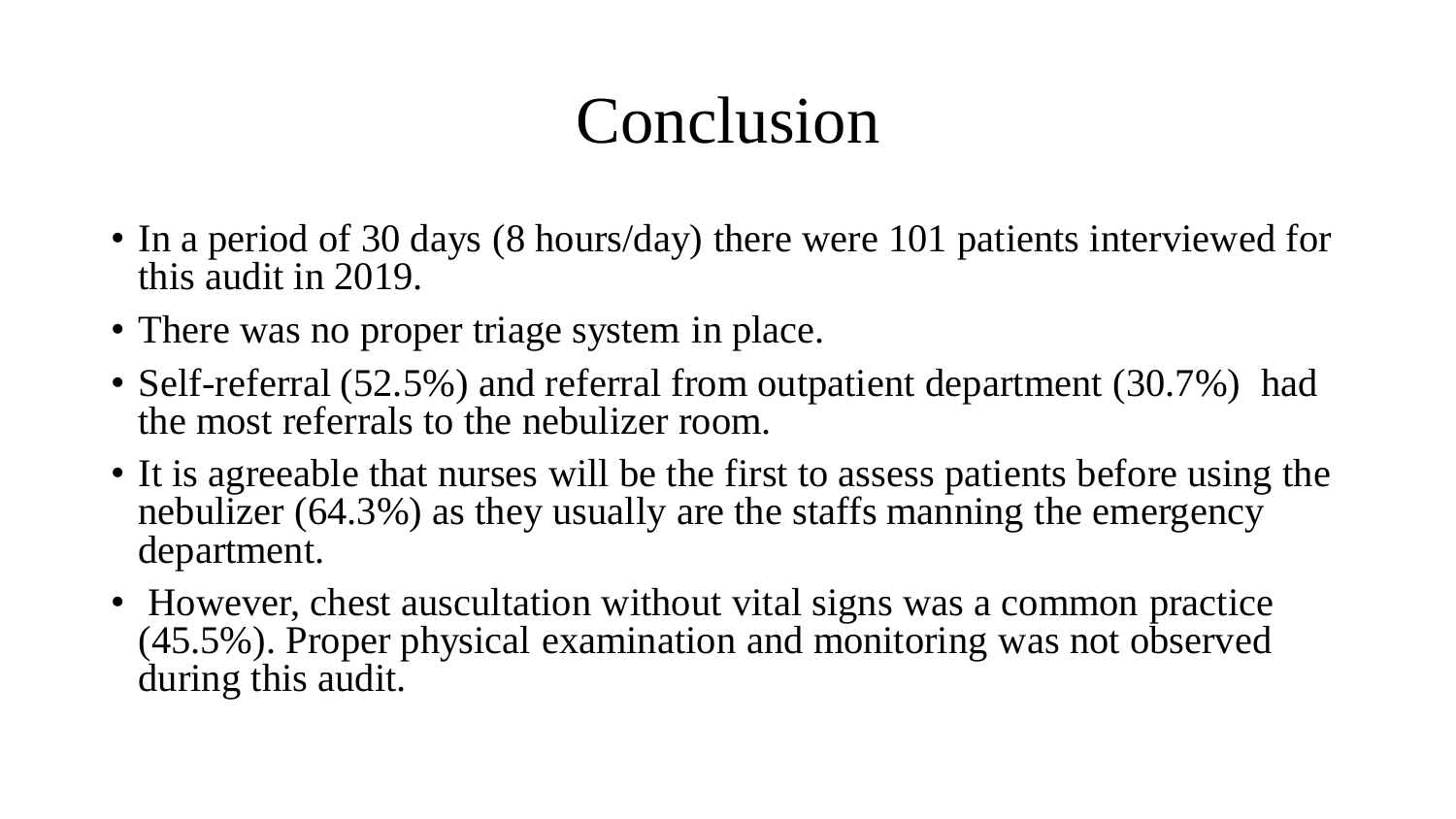### Cont'd

- There is a predominance of males overall  $(1.4:1)$  and in the revisits  $(2.4:2)$ .
- Most patients come to the nebulizer room just for a one-off treatment. Mean number of nebulizers of 1.47 (0.97 SD). Out of all of them no spacer was used.
- Overall the auditors think 86.7% of patients can be treated with salbutamol and spacer only. 13 of which are repeat offenders.
- Corticosteroid inhaler for preventative therapy was not an integral part of their treatment after discharge from emergency.
- Open fire cooking is a common risk factor identified in this audit (86.5%). It is acceptable, that the emergency room does not have a proper place for asthma education.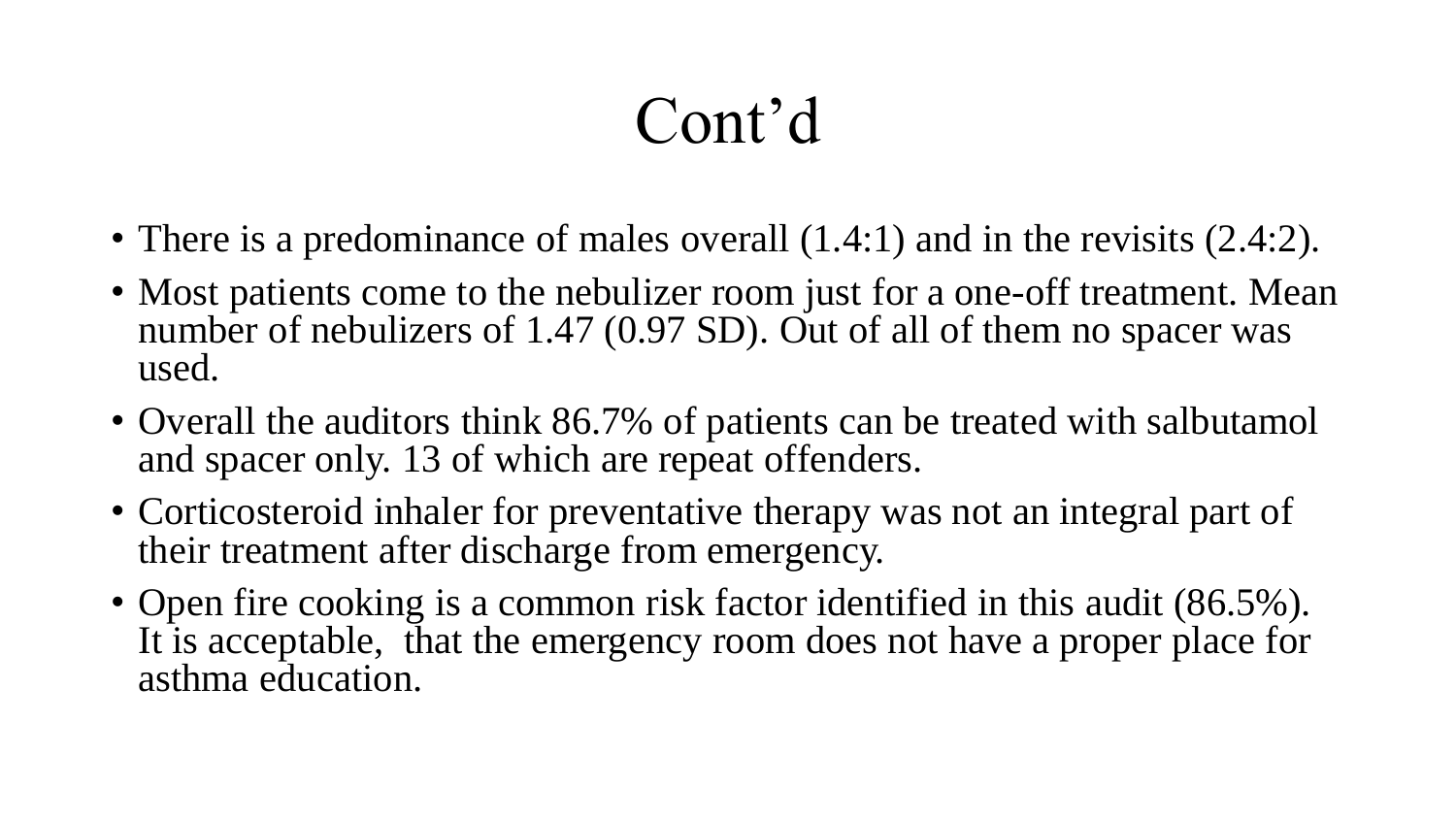### Recommendations

- Asthma education services need to be established in NPH. Preferably as a special outpatient service free from disturbances.
- A program for change management on asthma need to be designed for emergency and outpatient staff education.
- There needs to be designated nebulizer room (treatment room) for the out patient department to reduce overload in the emergency, and cross infection to emergency department.
- Bottle spacer use must be encouraged in the outpatient treatment room and emergency room.
- The emergency triage room need to be well set up to reduce self-referral to the nebulizer room.
- Regular refresher training on triage is needed for nurses and doctors working in the emergency.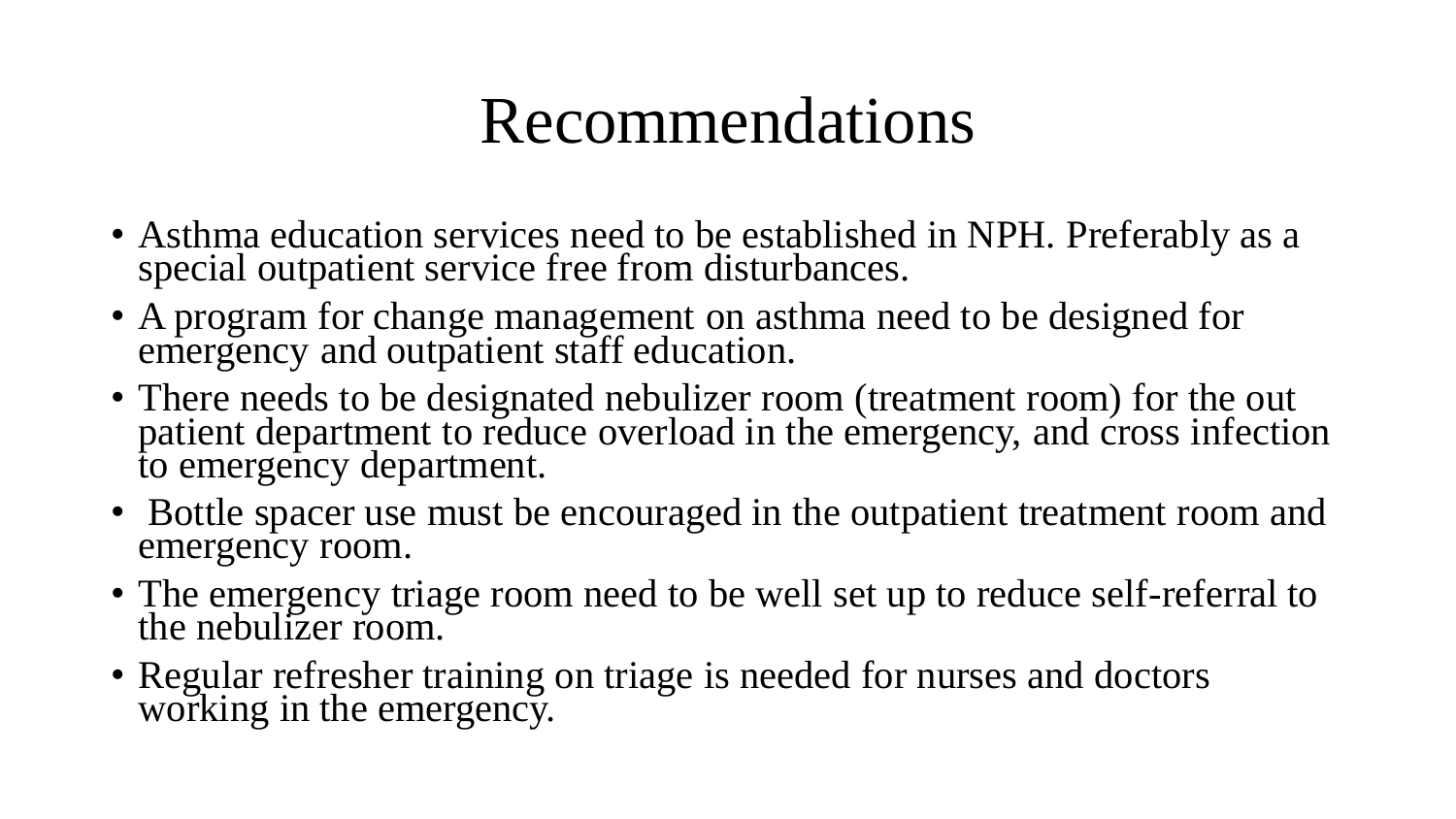### Acknowledgements

- Dr. Johnathan Henry emergency physician
- Rachel Groome UK Medical Student
- Sister In Charge Emergency NPH
- Dr. Ryan Lulu
- NPH management